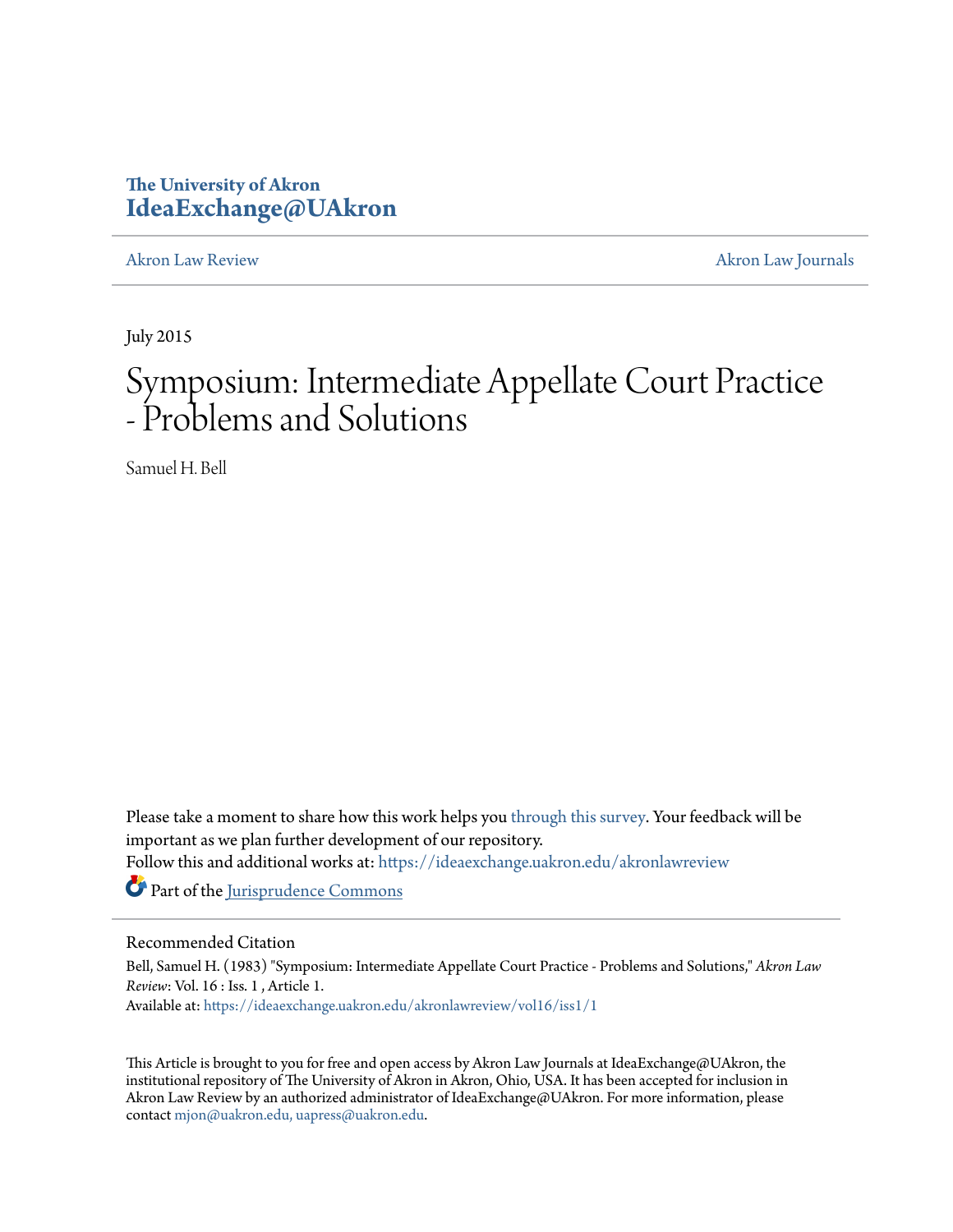## **SYMPOSIUM: INTERMEDIATE APPELLATE COURT PRACTICE** - **PROBLEMS AND SOLUTIONS** Bell: Intermediate Appellate Court Practice

**INTRODUCTION** 

**by**

#### THE HONORABLE SAMUEL H. BELL\*

**F** OLLOWING THESE BRIEF words of introduction is presented a collage of **individual opinion** - mounted, framed and presented as a reflection upon the state of today's appellate process as well as upon various problems and solutions involved therein.

An overview of the tensions of the appellate system is provided by Professor Marvell's article. Definity is given by the Parness-Reagle exposition on Ohio's experience in this area. Specific subject matters are discussed by three of the states more prominent jurists: Judges Day, Black, and Moyer. Each addresses, in turn, a facet of the appellate practice and procedure; and each article, in turn, is of interest to the in-court practitioner as well as the learning first visitor to the appellate courts.

Many have noted with particular apprehension the upward surge in case filings and the resultant increase in the cases-pending column in the several appellate jurisdicitons. Are our case-flow problems not more attributable to the tremendous increase in the use of all court facilities rather than being due to a lack of judges, computers and court personnel? Can we anticipate a continuation of the trend of societal thought which tends to accept litigation as a vehicle for the solution of problems **-** legal, financial and moral? If so, perhaps even the thoughtful suggestions made in the following pages will not suffice to afford proper justice to those who seek it in our courts.

To those more case-hardened by experience in the trial and appellate arenas, there may be sympathetic agreement with the words of the anonymous Judge 14 quoted in the Parness-Reagle discussion, especially when his view is in conjunction with the statistical compilation included in the appendix. The good Judge 14 speaks a great and general truth when he says, "In short, it appears that the mess we are in did not come upon us quickly and it will be a very long time before we can work our way out of it."

It is heartening to read the monographs which follow to know that there is much thoughtful consideration being given to "the mess we are in." It is hoped that the efforts already expended in the correction and reform of the appellate process will be implemented and strengthened in the days yet to come.

**<sup>\*</sup>Judge, Court of** Appeals **of** Ohio, Ninth Appellate District.